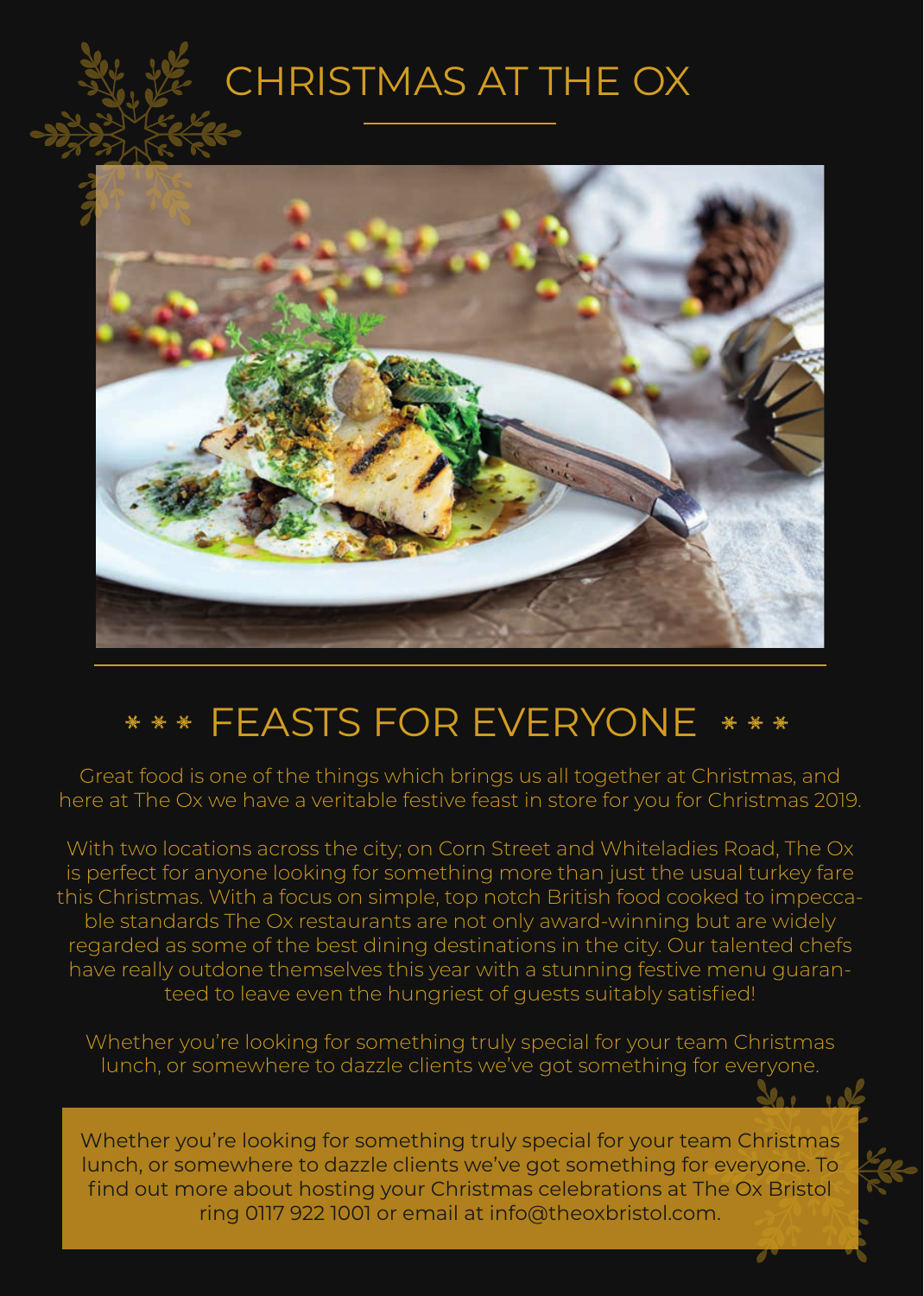### THE OX BRISTOL



Tucked away in a basement below The Commercial Rooms on Corn Street, The Ox Bristol took the city by storm when it opened in 2013. The restaurant can be hired exclusively for larger events, but can also offer semi-private dining in the Green Room - ideal for those pre-Christmas team lunches and dinners.

Maximum capacity: 80 for exclusive hire, 30 for private dining in The Green Room

Suitable for: Lunch or dinner

Hire fee: Minimum spend for exclusive hire, no hire fee for non-exclusive bookings